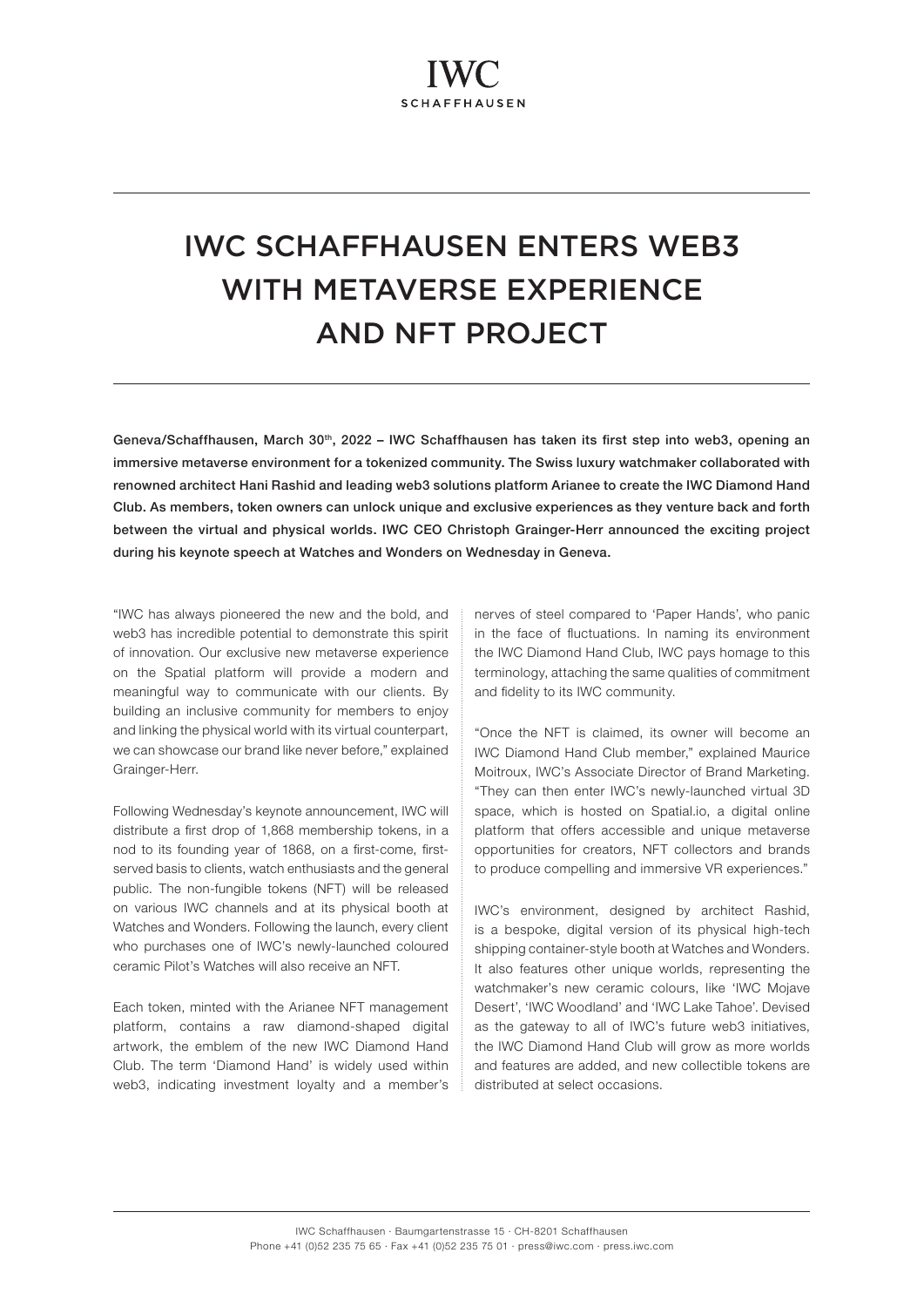# **SCHAFFHAUSEN**

"Web3 technology is an exciting new frontier with limitless possibilities, and this is just the start for IWC," explained Katharina Doepke-Schelling, IWC's Associate Director Digital Strategy & Transformation. "Our virtual environment has been designed as a holistic ecosystem, built with our users in mind, for the long term. We aim to augment the experience of our community and engage in 3D, no matter where our clients and enthusiasts might be."

Through the IWC Diamond Hand Club, members will be invited to exclusive virtual events within the 3D space and offered access to physical events and services. Additionally, members can participate in token-gated community channels. The first of the club's real-world "utilities" is the chance to attend a private performance on April 1st at Geneva's Théâtre du Léman to celebrate IWC's new 'Colors of Top Gun' watch collection.

"The IWC Diamond Hand Club is the first NFT-based membership program ever created in the luxury and watchmaking industry," added Pierre-Nicolas Hurstel, co-founder and CEO of Arianee. "It is a great pleasure for Arianee to combine our web3 expertise with IWC's spirit and love for innovation. This partnership will open new horizons to the IWC community."

To access the NFT, clients and enthusiasts must first scan the QR code presented to them. The QR code will then prompt recipients to claim the token through the IWC wallet, powered by Arianee, where they can store it securely for future use.

#### HANI RASHID

Hani Rashid, a visionary architect, co-founded New Yorkbased Asymptote Architecture (www.asymptote.net) with Lise Anne Couture in 1989. The practice is at the forefront of technological innovation and production in architecture, urban planning design and art. Asymptote has received numerous awards and global recognition for a wide range of projects, including buildings, masterplans, design and art installations. In 2000 Hani Rashid co-represented the United States at the 7<sup>th</sup> Venice International Architecture Biennale, and in 2004 Asymptote was responsible for the design of Metamorph, the 9<sup>th</sup> Venice Architecture Biennale. That same year Hani Rashid and Lise Anne Couture received the Frederick Kiesler Prize for Architecture and the Arts in recognition of their exceptional contributions to the progress of art and architecture. In 2011, Asymptote completed the design and building of the Yas Marina and Hotel in Abu Dhabi, a highly significant project built alongside the Abu Dhabi Formula 1™ Grand Prix™ circuit. In 2008 Hani Rashid was awarded the Kenzo Tange Chair at Harvard University's GSD having also taught at Princeton University, Columbia University in New York and the ETH in Zurich. Presently Hani Rashid is the director of the Urban Futures Lab at the University of Applied Arts in Vienna, Austria.

#### ARIANEE

Founded in 2018, Arianee is the leading web3 solutions platform for brands. Arianee's open-source protocol is based on the blockchain and allows brands to create and distribute NFTs, or digital assets. Arianee tokenizes products and experiences to enhance the relationship between brands and their communities and to create a direct, perpetual link which respects personal data. Arianee brings together major brands and partners in technology in its vision to build a decentralized internet. [www.arianee.org](https://www.arianee.org/)